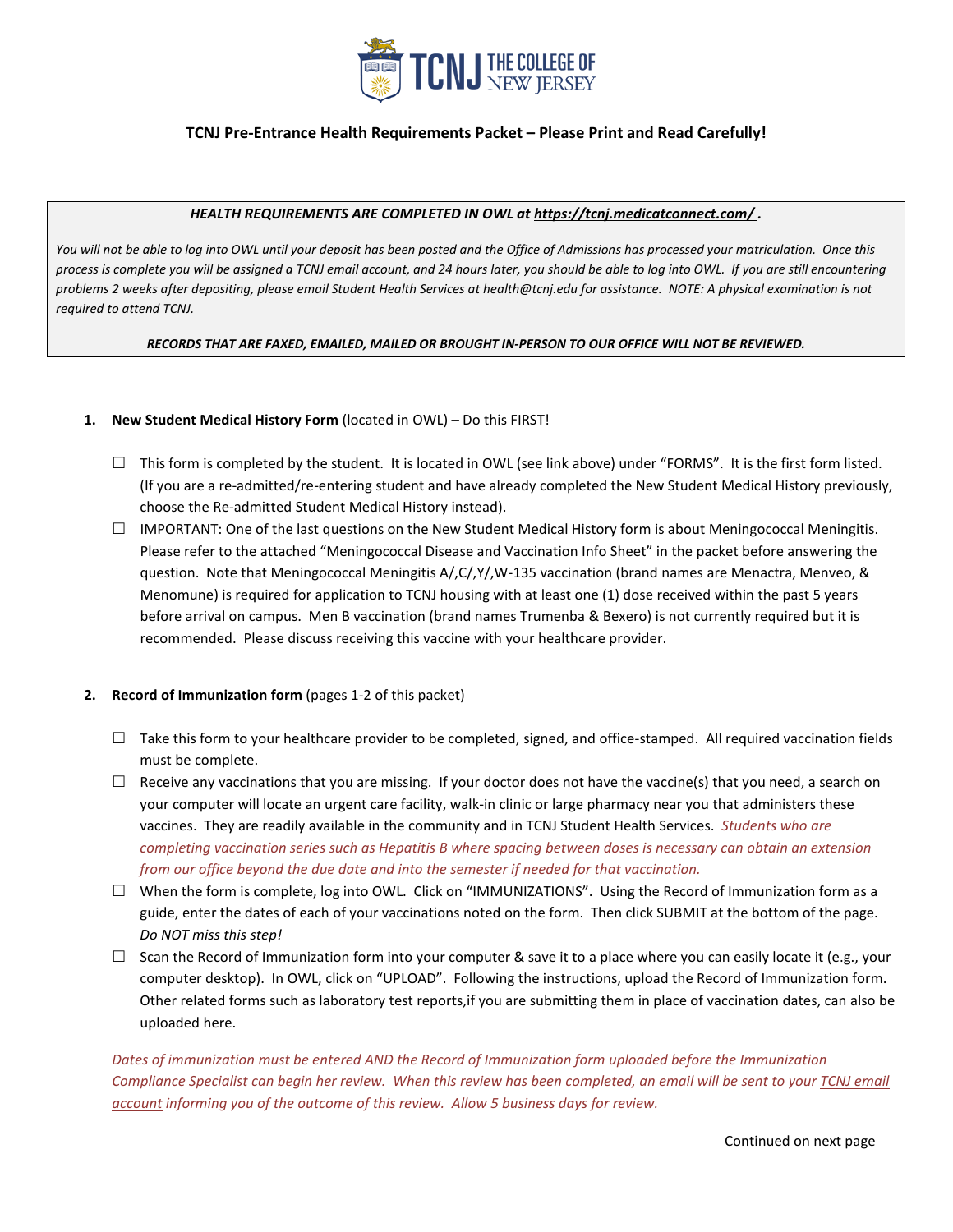*A word about UPLOADING:* If you do not have a scanner, scanning apps are available for download from the App Store on your smart phone (e.g., CamScanner - free version). Other options are your local public library (most have scanners for free use with a library membership - also free), and your local Staples store (fee charged). Do NOT fax, email, mail or bring records to our office. They will NOT be reviewed and will further delay the clearing of your holds.

## **3. Tuberculosis (TB) Screening Questionnaire** (page 3 of this packet)

- $\Box$  Answer questions 1-7.
- $\Box$  Upload page 3 into OWL under Physician's Evaluation for Tuberculosis.

## **4. Physician's Evaluation for Tuberculosis** (page 4 of this packet)

- If you answered YES to one or more questions on the Tuberculosis (TB) Screening Questionnaire (page 3), this form is REQUIRED:
	- $\Box$  Schedule an appointment with your doctor for TB testing and evaluation.
	- $\Box$  Have your doctor complete the Physician's Evaluation for Tuberculosis form.
	- $\Box$  Upload the Physician's Evaluation for Tuberculosis into OWL.

If you answered NO to ALL questions on the Tuberculosis (TB) Screening Questionnaire, this form is **NOT** required.

### **5. If you will be NOT be at least 18 years of age when you arrive on campus:**

- Your parent or court-appointed legal guardian must complete the "**Authorization to Treat a Minor"** form (page 5).
- $\Box$  Scan the form into your computer. Log into OWL, click UPLOAD, and follow the instructions.

### **6. Medical Insurance & Prescription Card** - RECOMMENDED

Although not required, it is recommended that you upload a copy of the front of your medical insurance & prescription cards. This information will be kept on file in Student Health Services & is not accessible to any other office INCLUDING THOSE OFFICES WHO OVERSEE THE STUDENT HEALTH INSURANCE PLAN WAIVER PROCESS. This means that by providing insurance information to Student Health Services, you are NOT waiving enrollment in the Student Health Insurance Plan.

- $\Box$  Scan a copy of the front of your medical insurance & prescription insurance cards into your computer (some are separate cards; some are combined on one card). Then log into OWL, click UPLOAD, and follow the instructions. You can identify a Prescription insurance card by its "RX Group #" and "Bin #" information. This information is needed by pharmacists to process a prescription through your insurance.
- $\Box$  Please be sure to upload new card information if you change insurance plans while at TCNJ.

# EMAILED, FAXED, MAILED,or "BROUGHT IN-PERSON" FORMS WILL NOT BE ACCEPTED!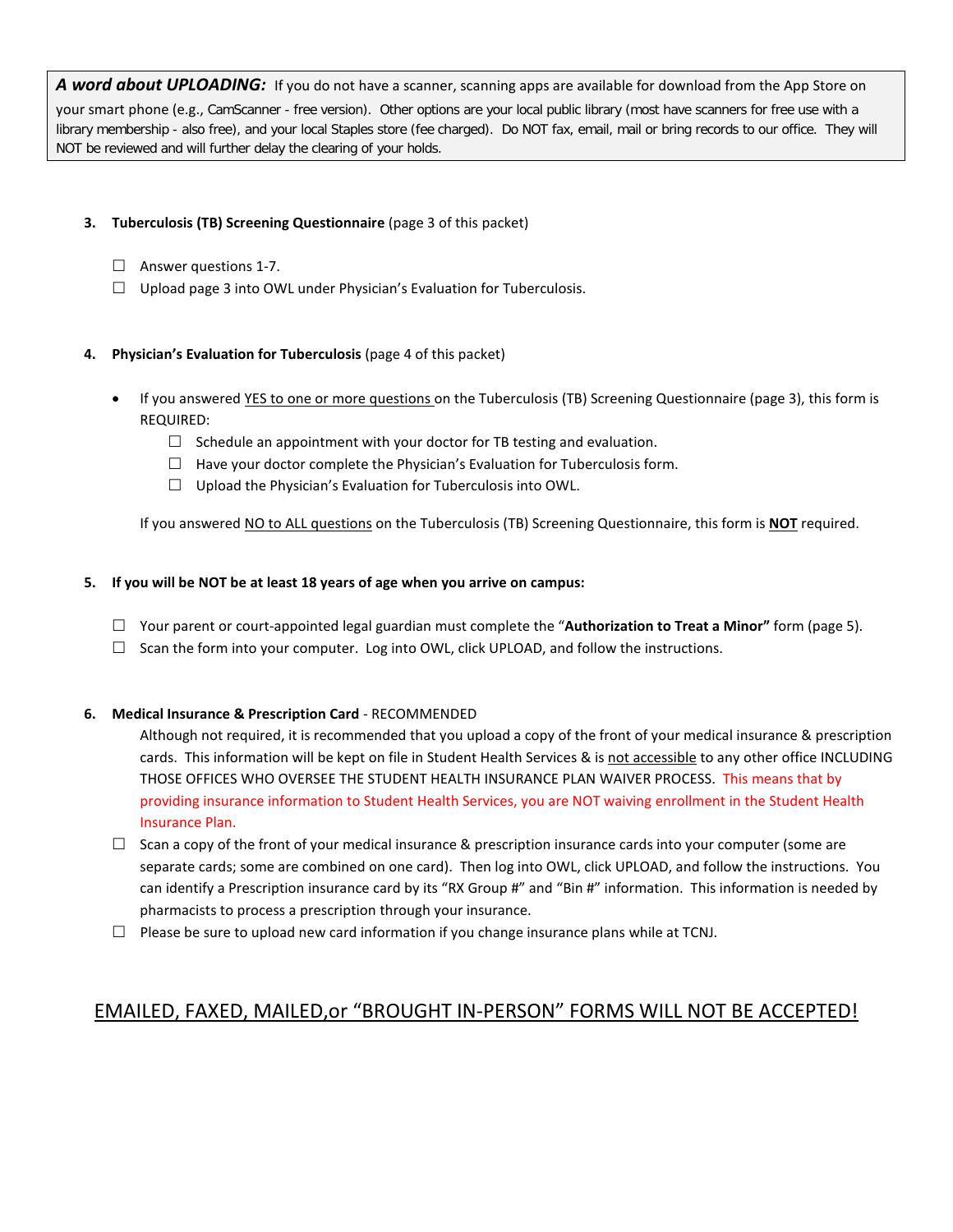

## MENINGOCOCCAL DISEASE AND VACCINATION INFO SHEET

### NEW JERSEY STATE LAW REQUIRES THAT COLLEGES PROVIDE INCOMING STUDENTS WITH INFORMATION ABOUT MENINGITIS INFECTION AND VACCINATION. STUDENTS WILL THEN BE ASKED A QUESTION ON THE NEW STUDENT MEDICAL HISTORY IN OWL.

Meningococcal disease can be devastating and often—and unexpectedly—strikes otherwise healthy people. Although meningococcal disease is uncommon, teens and young adults 16 through 23 years old (not just those in college) are at increased risk. Meningococcal bacteria can cause severe disease, including infections of the lining of the brain and spinal cord (meningitis) and bloodstream infections (bacteremia or septicemia), and can result in permanent disabilities and even death. Common symptoms are: confusion, fatigue (feeling very tired), rash of dark purple spots, sensitivity to light, stiff neck, vomiting, headache, high fever, nausea

Anyone can get meningococcal disease, but certain groups are at increased risk. These include:

- College students and military recruits living in dorms or barracks.
- People with certain medical conditions or immune system disorders including a damaged or removed spleen.
- People who may have been exposed to meningococcal disease during an outbreak.
- International travelers.

Meningococcal bacteria are spread person-to-person through the exchange of saliva (spit) or nasal secretions. These bacteria are not as contagious as the germs that cause the common cold or flu. The bacteria are not spread by casual contact or by breathing the air where a person with meningococcal disease has been. One must be in direct (close) contact with an infected person's secretions in order to be exposed. Close contact includes activities such as: living in the same household, kissing, sharing eating utensils, food, drinks, cigarettes, etc.

The best way to prevent meningococcal disease is to get vaccinated. There are two kinds of vaccines in the United States that protect against 4 types of meningococcal disease known as A/C/Y/W-135. Two doses are recommended for all adolescents. The first dose is recommended at 11- 12 years of age. Since protection wanes, a booster dose is recommended at age 16 years so adolescents continue to have protection during the ages when they are at highest risk of meningococcal disease.

Teens and young adults (16 through 23 year olds) **may** also be vaccinated with Men B vaccine (serogroup B meningococcal vaccine, brand names are Bexsero® & Trumenba®). Two or three doses are needed depending on the brand.

## **At TCNJ, students cannot live on-campus unless they provide proof to Student Health Services that they received a meningococcal meningitis A/C/Y/W-135 vaccination within the past 5 years of campus arrival. Men B vaccine is NOT required but it is recommended for all students.**

Meningococcal vaccines are safe and effective. As with all vaccines, there can be minor reactions, including pain and redness at the injection site or a mild fever for one or two days. Severe side effects, such as a serious allergic reaction, are very rare. It is important to know that 1) no vaccine offers 100% protection; 2) protective immunity declines 3-5 years after the first dose of meningococcal vaccine and a booster dose is needed to provide continued protection; 3) Meningococcal Meningitis A/C/Y/W-135 vaccine contains only 4 of the 5 most common types of meningococcal disease and; 4) not all cases of meningitis are caused by meningococcal bacteria. Symptoms of meningitis in a vaccinated person should always warrant immediate medical attention regardless of vaccination.

#### **Where can I get more information about meningococcal vaccine?**

- Your healthcare provider
- TCNJ Student Health Services
- Centers for Disease Control and Prevention (CDC) at<http://www.cdc.gov/meningococcal/index.html>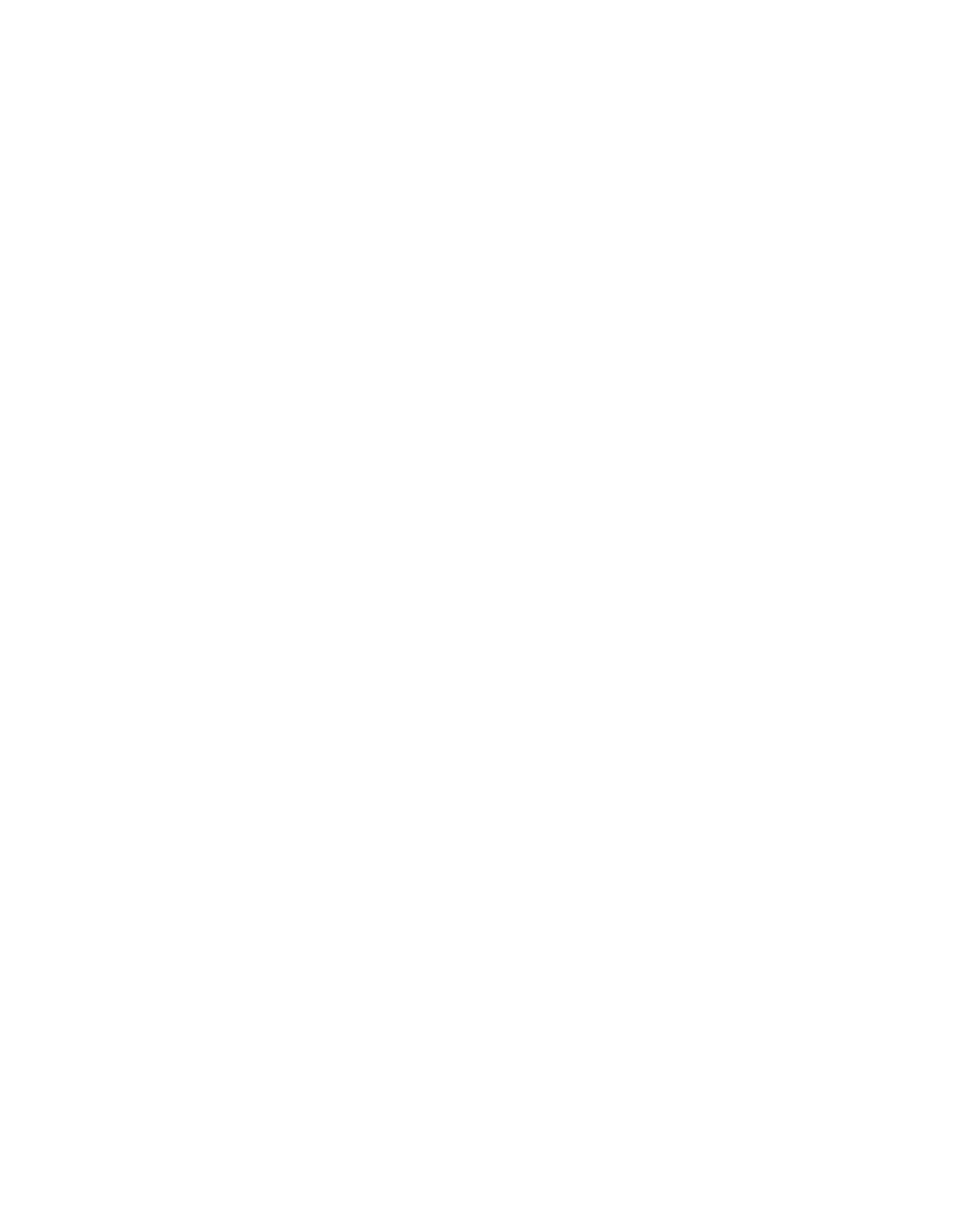

I UINU RECORD OF IMMUNIZATION FOR THE COLLEGE OF NEW JERSEY

**Must be completed, signed & office stamped by a doctor or nurse; then uploaded by the student into OWL**

**Student's Name:**  $\frac{1}{Last}$   $\frac{1}{Last}$   $\frac{1}{Last}$   $\frac{1}{Last}$   $\frac{1}{Last}$   $\frac{1}{Last}$   $\frac{1}{Last}$   $\frac{1}{Last}$   $\frac{1}{Last}$   $\frac{1}{Last}$   $\frac{1}{Last}$   $\frac{1}{Last}$   $\frac{1}{Last}$   $\frac{1}{Last}$   $\frac{1}{Last}$   $\frac{1}{Last}$   $\frac{1}{Last}$   $\frac{1}{Last}$   $\frac{1}{$ *Last First**M D Y*

h

# REQUIRED FOR ALL UNDERGRADUATE STUDENTS:

| MEASLES, MUMPS, RUBELLA (MMR) (students born BEFORE 1957 are exempt from the MMR requirement)                                                                                                                    |                                                                                                                                                                                                                               |           |                                                                                                                                                       |           |                                                                                                                                                                                                                                                                               |  |  |
|------------------------------------------------------------------------------------------------------------------------------------------------------------------------------------------------------------------|-------------------------------------------------------------------------------------------------------------------------------------------------------------------------------------------------------------------------------|-----------|-------------------------------------------------------------------------------------------------------------------------------------------------------|-----------|-------------------------------------------------------------------------------------------------------------------------------------------------------------------------------------------------------------------------------------------------------------------------------|--|--|
| OR -                                                                                                                                                                                                             | 2 doses of MMR VACCINE<br><b>Dose 1 RECEIVED AFTER 1968 &amp; <math>\geq</math> 12 MONTHS OF AGE:</b> $\frac{1}{M}$ $\frac{1}{D}$ $\frac{1}{\gamma}$<br>Dose 2 RECEIVED ≥ 28 DAYS FROM 1 <sup>st</sup> DOSE: $\frac{1}{M}$ D  |           |                                                                                                                                                       |           | <b>LABORATORY PROOF OF</b><br><b>IMMUNITY</b><br>(see below)                                                                                                                                                                                                                  |  |  |
| <b>2 doses of MEASLES VACCINE</b>                                                                                                                                                                                | <b>Dose 1 RECEIVED AFTER 1968 &amp; <math>\geq</math> 12 MONTHS OF AGE:</b> $\frac{1}{M}$ $\frac{1}{D}$ $\frac{1}{Y}$<br><b>Dose 2 RECEIVED ≥ 28 DAYS FROM 1<sup>5T</sup> DOSE:</b> $\frac{1}{M}$ $\frac{1}{D}$ $\frac{1}{Y}$ | <b>OR</b> | MEASLES Virus IgG Antibody test<br>demonstrating immunity.<br>Copy of laboratory report<br>must be attached.                                          |           |                                                                                                                                                                                                                                                                               |  |  |
| 2 doses of MUMPS VACCINE                                                                                                                                                                                         | <b>Dose 1 RECEIVED ≥ 12 MONTHS OF AGE:</b> $\frac{1}{M}$ $\frac{1}{D}$ $\frac{1}{Y}$<br><b>Dose 2 RECEIVED ≥ 28 DAYS FROM 1<sup>st</sup> DOSE:</b> $\frac{1}{M}$ D $\frac{1}{D}$ Y                                            | <b>OR</b> | MUMPS Virus IgG Antibody test<br>demonstrating immunity.<br>Copy of laboratory report<br>must be attached.                                            |           |                                                                                                                                                                                                                                                                               |  |  |
| <b>1 dose of RUBELLA VACCINE</b>                                                                                                                                                                                 | Dose 1 RECEIVED ≥ 12 MONTHS OF AGE: $\frac{1}{M}$ $\frac{1}{D}$ $\frac{1}{Y}$                                                                                                                                                 | <b>OR</b> | RUBELLA Virus IgG Antibody test<br>demonstrating immunity.<br>Copy of laboratory report<br>must be attached.                                          |           |                                                                                                                                                                                                                                                                               |  |  |
| <b>VARICELLA (Chickenpox)</b>                                                                                                                                                                                    |                                                                                                                                                                                                                               |           |                                                                                                                                                       |           |                                                                                                                                                                                                                                                                               |  |  |
| <b>2 doses of VARICELLA VACCINE</b>                                                                                                                                                                              | <b>Dose 1 RECEIVED</b> $\geq$ <b>12 MO OF AGE:</b> $\frac{1}{M}$ $\frac{1}{D}$ $\frac{1}{Y}$<br><b>Dose 2 RECEIVED</b> ≥ 28 DAYS FROM 1 <sup>st</sup> DOSE: $\frac{1}{M}$ D $\frac{1}{N}$ $\frac{1}{N}$                       | <b>OR</b> | <b>LABORATORY PROOF OF</b><br><b>IMMUNITY</b><br>Varicella Zoster Virus (VZV)<br>IgG Antibody test.<br>Copy of laboratory report<br>must be attached. | <b>OR</b> | History of Chickenpox Infection<br>Date: $\frac{1}{M}$ $\frac{1}{D}$ $\frac{1}{Y}$<br>History of infection alone is not acceptable<br>for students entering the health care field.<br>Must receive 2 doses of Varicella vaccine or<br>provide proof of immunity to Varicella. |  |  |
| TETANUS, DIPHTHERIA, PERTUSSIS (Tdap)                                                                                                                                                                            |                                                                                                                                                                                                                               |           |                                                                                                                                                       |           |                                                                                                                                                                                                                                                                               |  |  |
| 1 dose of TETANUS, DIPHTHERIA, PERTUSSIS VACCINE RECEIVED ≥ 11 YEARS OF AGE:<br>$\boldsymbol{M}$<br>$\overline{D}$<br>Y<br>NOTE: Vaccine MUST include Pertussis to be acceptable. If not, revaccinate with Tdap. |                                                                                                                                                                                                                               |           |                                                                                                                                                       |           |                                                                                                                                                                                                                                                                               |  |  |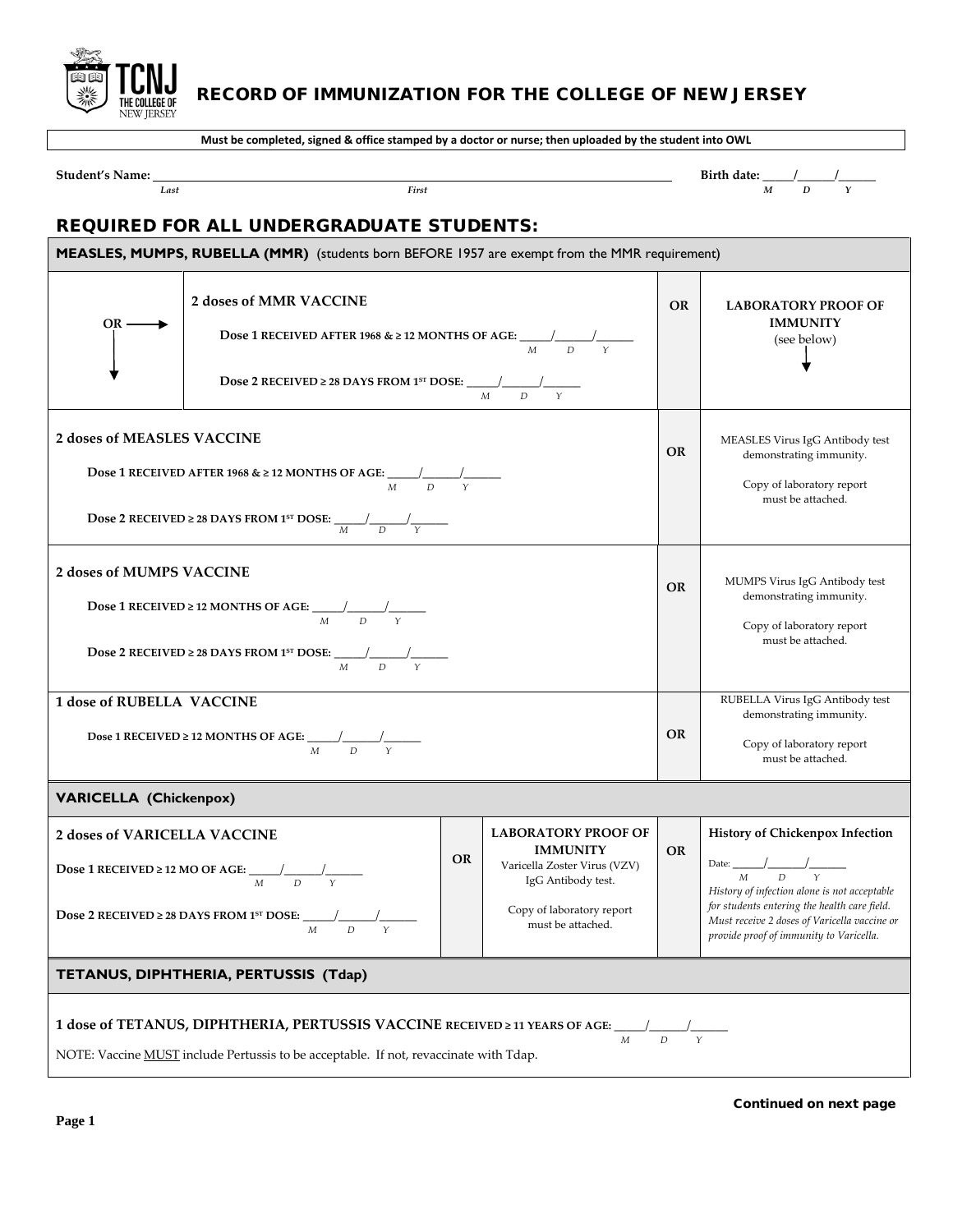Г

 *Last First**M D Y* 

## REQUIRED FOR STUDENTS TAKING 3 OR MORE COURSE UNITS/SEMESTER (FULL-TIME):

| HEPATITIS B (NOTE: If beginning vaccination series, no need to accelerate dosing. Series can be completed at TCNJ) |           |                                                                 |           |                                                             |  |  |  |  |
|--------------------------------------------------------------------------------------------------------------------|-----------|-----------------------------------------------------------------|-----------|-------------------------------------------------------------|--|--|--|--|
| 3 doses of HEPATITIS B VACCINE                                                                                     | <b>OR</b> | 3 doses of Combined HEPATITIS A &<br><b>HEPATITIS B VACCINE</b> | <b>OR</b> | <b>LABORATORY PROOF OF</b><br><b>DISEASE OR IMMUNITY TO</b> |  |  |  |  |
| $M$ $D$ $Y$                                                                                                        |           | Dose 1: $\frac{1}{\sqrt{2}}$<br>$M$ $D$ $Y$                     |           | <b>HEPATITIS B</b>                                          |  |  |  |  |
| $M$ $D$ $Y$                                                                                                        |           | Dose 2: $\frac{1}{2}$ /<br>$M$ $D$ $Y$                          |           | Copy of laboratory report<br>must be attached.              |  |  |  |  |
| $M$ $D$ $Y$                                                                                                        |           | Dose 3: $\frac{1}{2}$ /<br>D.<br>М                              |           |                                                             |  |  |  |  |

## REQUIRED FOR STUDENTS APPLYING FOR TCNJ HOUSING:

| <b>MENINGOCOCCAL MENINGITIS A/C/Y/W-135</b>                                                           |                                                         |  |  |  |  |  |  |
|-------------------------------------------------------------------------------------------------------|---------------------------------------------------------|--|--|--|--|--|--|
|                                                                                                       | DOCTOR:                                                 |  |  |  |  |  |  |
| One dose received within 5 years of arrival on campus:<br>Most recent dose:                           | Give Booster dose if                                    |  |  |  |  |  |  |
| D<br>М<br><b>U.S. Brand:</b> $\Box$ Menveo (Glaxo) or Menactra (Sanofi)<br>$\Box$ Unknown<br>Menomune | received before age 16 to<br>continue protection during |  |  |  |  |  |  |
| NOTE: Trumenba & Bexero are <b>NOT</b> ACYW Vaccines<br>Non-U.S. Brand (specify):                     | age of highest risk (16-23<br>years)                    |  |  |  |  |  |  |

## Recommended Vaccinations (not required):

| <b>HEPATITIS A</b>                                                                        |    |                                                                                                                                                                                                                  |
|-------------------------------------------------------------------------------------------|----|------------------------------------------------------------------------------------------------------------------------------------------------------------------------------------------------------------------|
| Dose 1: $\frac{1}{M}$ $\frac{1}{D}$ $\frac{1}{Y}$                                         | OR | Combined Hepatitis A & Hepatitis B Vaccine<br>(Document dates of doses on page in box above)                                                                                                                     |
| Dose 2: $\frac{1}{M}$ $\frac{1}{D}$ $\frac{1}{Y}$                                         |    |                                                                                                                                                                                                                  |
| <b>HUMAN PAPILLOMAVIRUS (HPV)</b>                                                         |    |                                                                                                                                                                                                                  |
|                                                                                           |    | Dose 1: $\frac{1}{M}$ $\frac{1}{D}$ $\frac{1}{Y}$ Dose 2: $\frac{1}{M}$ $\frac{1}{D}$ $\frac{1}{Y}$ Dose 3: $\frac{1}{M}$ $\frac{1}{D}$ $\frac{1}{Y}$ Which one:                                                 |
| <b>MEN B VACCINE (Meningococcal meningitis B)</b>                                         |    |                                                                                                                                                                                                                  |
|                                                                                           |    | Dose 1: $\frac{1}{M}$ $\frac{1}{D}$ $\frac{1}{Y}$ Dose 2: $\frac{1}{M}$ $\frac{1}{D}$ $\frac{1}{Y}$ Dose 3: $\frac{1}{M}$ $\frac{1}{D}$ $\frac{1}{Y}$ Which one: $\Box$ Bexero (Sanofi) $\Box$ Trumenba (Pfizer) |
| Record of Immunization is NOT VALID unless signed & stamped by a PHYSICIAN, PA, APN or RN |    |                                                                                                                                                                                                                  |
|                                                                                           |    | Office Stamp (REQUIRED)                                                                                                                                                                                          |
| Print Name & Title:                                                                       |    |                                                                                                                                                                                                                  |
|                                                                                           |    |                                                                                                                                                                                                                  |
|                                                                                           |    |                                                                                                                                                                                                                  |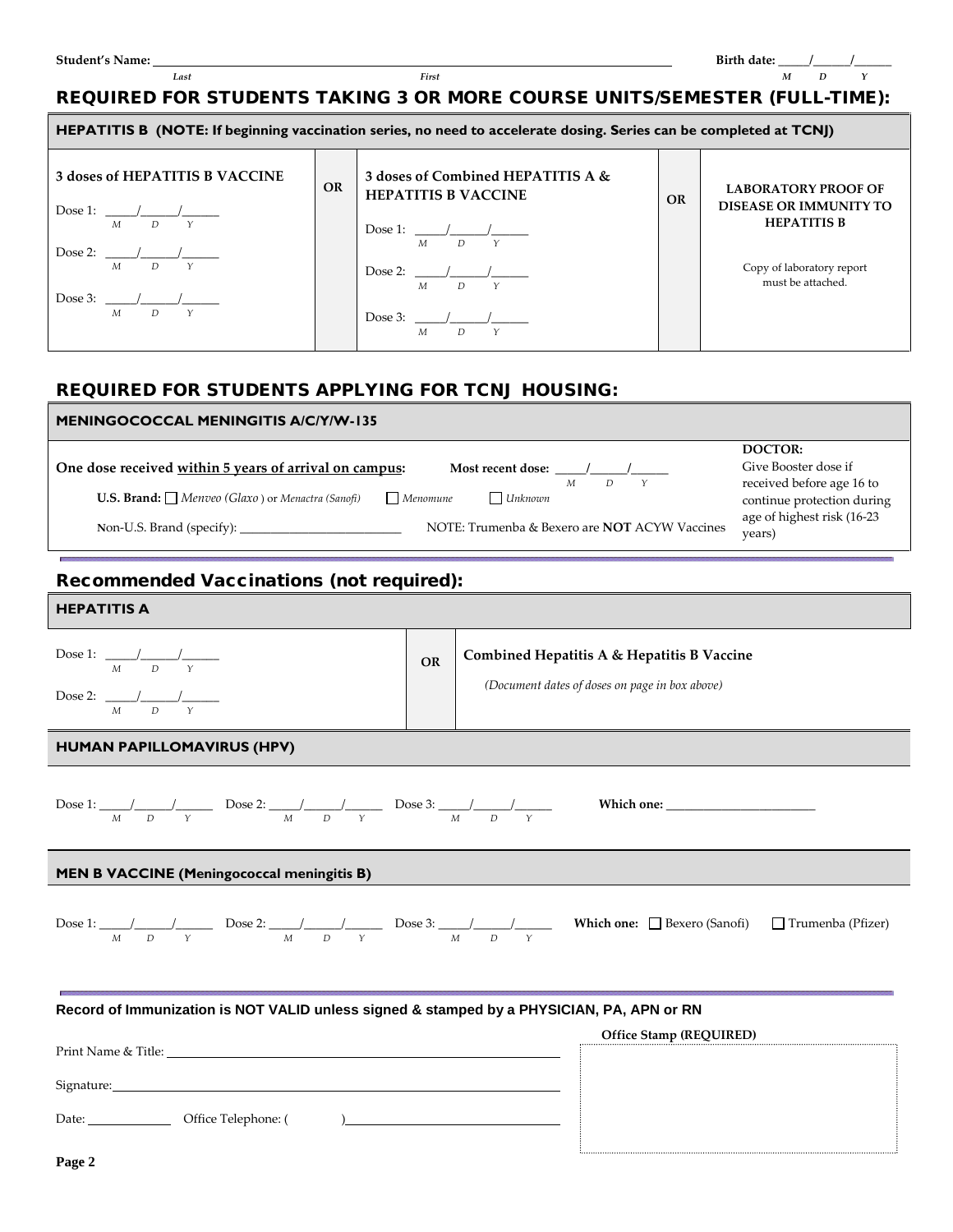### TUBERCULOSIS (TB) SCREENING QUESTIONNAIRE

|    |                                                                                                                        | To be completed and signed by the student. Upload into OWL under Physician's Evaluation for Tuberculosis. |                                  |                   |          |         |                    |
|----|------------------------------------------------------------------------------------------------------------------------|-----------------------------------------------------------------------------------------------------------|----------------------------------|-------------------|----------|---------|--------------------|
|    | Name: $\_\_$                                                                                                           |                                                                                                           | Birth date: $\frac{1}{\sqrt{2}}$ |                   | PAWS ID: |         |                    |
|    | Last                                                                                                                   | First                                                                                                     | $\boldsymbol{M}$                 | $\mathbf{D}$<br>Y |          |         |                    |
|    | Please answer the following questions:                                                                                 |                                                                                                           |                                  |                   |          |         |                    |
| 1) |                                                                                                                        |                                                                                                           |                                  |                   |          | yes     | $\ln 0$            |
| 2) |                                                                                                                        |                                                                                                           |                                  |                   |          | $ $ yes | $\Box$ no          |
| 3) |                                                                                                                        |                                                                                                           |                                  |                   |          | $ $ ves | $\ln 0$            |
| 4) | Have you had any frequent (once per year or more) OR prolonged visits (30 days or more) to one or more of the          |                                                                                                           |                                  |                   |          | ves     | $\ln 0$            |
| 5) | Have you been a resident and/or employee of high-risk congregate settings (e.g., correctional facility, long-term care |                                                                                                           |                                  |                   |          | $ $ ves | $\vert$   no       |
| 6) | Have you been a volunteer or health-care worker who served clients who are at increased risk for active TB disease?    |                                                                                                           |                                  |                   |          | $ $ ves | $\vert$ $\vert$ no |
| 7) | Have you ever been a member of any of the following groups that may have an increased incidence of latent TB           |                                                                                                           |                                  |                   |          | ves     | l Ino              |

#### **I verify that the information provided by me on this form is true.** \_\_\_\_\_\_\_\_\_\_\_\_\_\_\_\_\_\_\_\_\_\_\_\_\_\_\_\_\_\_\_\_\_\_\_\_\_\_\_\_\_\_\_\_ **Date**\_\_\_\_\_\_\_\_\_\_\_\_

Student's signature *(or parent/legal guardian if student is a minor)*

| Afghanistan                       | Côte d'Ivoire              | Kyrgyzstan                   | Nigeria                   | Suriname                      |
|-----------------------------------|----------------------------|------------------------------|---------------------------|-------------------------------|
| Algeria                           | Djibouti                   | Lao People's Democratic      | Niue                      | Swaziland                     |
| Angola                            | Dominican Republic         | Republic                     | Pakistan                  | Tajikistan                    |
| Argentina                         | Ecuador                    | Latvia                       | Palau                     | Tanzania (United Republic of) |
| Armenia                           | El Salvador                | Lesotho                      | Panama                    | Thailand                      |
| Azerbaijan                        | <b>Equatorial Guinea</b>   | Liberia                      | Papua New Guinea          | Timor-Leste                   |
| Bahrain                           | Eritrea                    | Libya                        | Paraguay                  | Togo                          |
| Bangladesh                        | Estonia                    | Lithuania                    | Peru                      | Trinidad & Tobago             |
| <b>Belarus</b>                    | Ethiopia                   | Madagascar                   | Philippines               | Tunisia                       |
| Belize                            | Fiji                       | Malawi                       | Poland                    | Turkey                        |
| Benin                             | Gabon                      | Malaysia                     | Portugal                  | Turkmenistan                  |
| Bhutan                            | Gambia                     | Maldives                     | Qatar                     | Tuvalu                        |
| Bolivia (Plurinational State of)  | Georgia                    | Mali                         | Romania                   | Uganda                        |
| Bosnia & Herzegovina              | Ghana                      | Marshall Islands             | <b>Russian Federation</b> | Ukraine                       |
| Botswana                          | Guatemala                  | Mauritania                   | Rwanda                    | Uruguay                       |
| <b>Brazil</b>                     | Guinea                     | Mauritius                    | St. Vincent &             | Uzbekistan                    |
| Brunei Darussalam                 | Guinea-Bissau              | Mexico                       | The Grenadines            | Vanuatu                       |
| Bulgaria                          | Guyana                     | Micronesia (Federated States | Sao Tome & Principe       | Venezuela (Bolivarian         |
| <b>Burkina Faso</b>               | Haiti                      | of)                          | Senegal                   | Republic of)                  |
| Burundi                           | Honduras                   | Moldova (Republic of)        | Serbia                    | Viet Nam                      |
| Cabo Verde                        | India                      | Mongolia                     | Seychelles                | Yemen                         |
| Cambodia                          | Indonesia                  | Morocco                      | Sierra Leone              | Zambia                        |
| Cameroon                          | Iran (Islamic Republic of) | Mozambique                   | Singapore                 | Zimbabwe                      |
| Central African Republic          | Iraq                       | Myanmar                      | Solomon Islands           |                               |
| Chad                              | Kazakhstan                 | Namibia                      | Somalia                   |                               |
| China (including Taiwan)          | Kenya                      | Nauru                        | South Africa              |                               |
| Colombia                          | Kiribati                   | Nepal                        | South Sudan               |                               |
| Comoros                           | Korea (Republic of)        | Nicaragua                    | Sri Lanka                 |                               |
| Congo (Democratic Republic<br>of) | Kuwait                     | Niger                        | Sudan                     |                               |

*Source: World Health Organization Global Health Observatory, Tuberculosis Incidence 2012. Countries with TB incidence rates of ≥ 20 cases per 100,000 population.* 

**If you answered YES to one or more of the above questions, schedule an office visit with your doctor to complete the "Physician's Evaluation for Tuberculosis" on the next page (page . TAKE THIS FORM WITH YOU TO YOUR APPOINTMENT.**

If you answered NO to all of the above questions, you are NOT required to have the Physician's Evaluation for Tuberculosis form completed or have a TB test.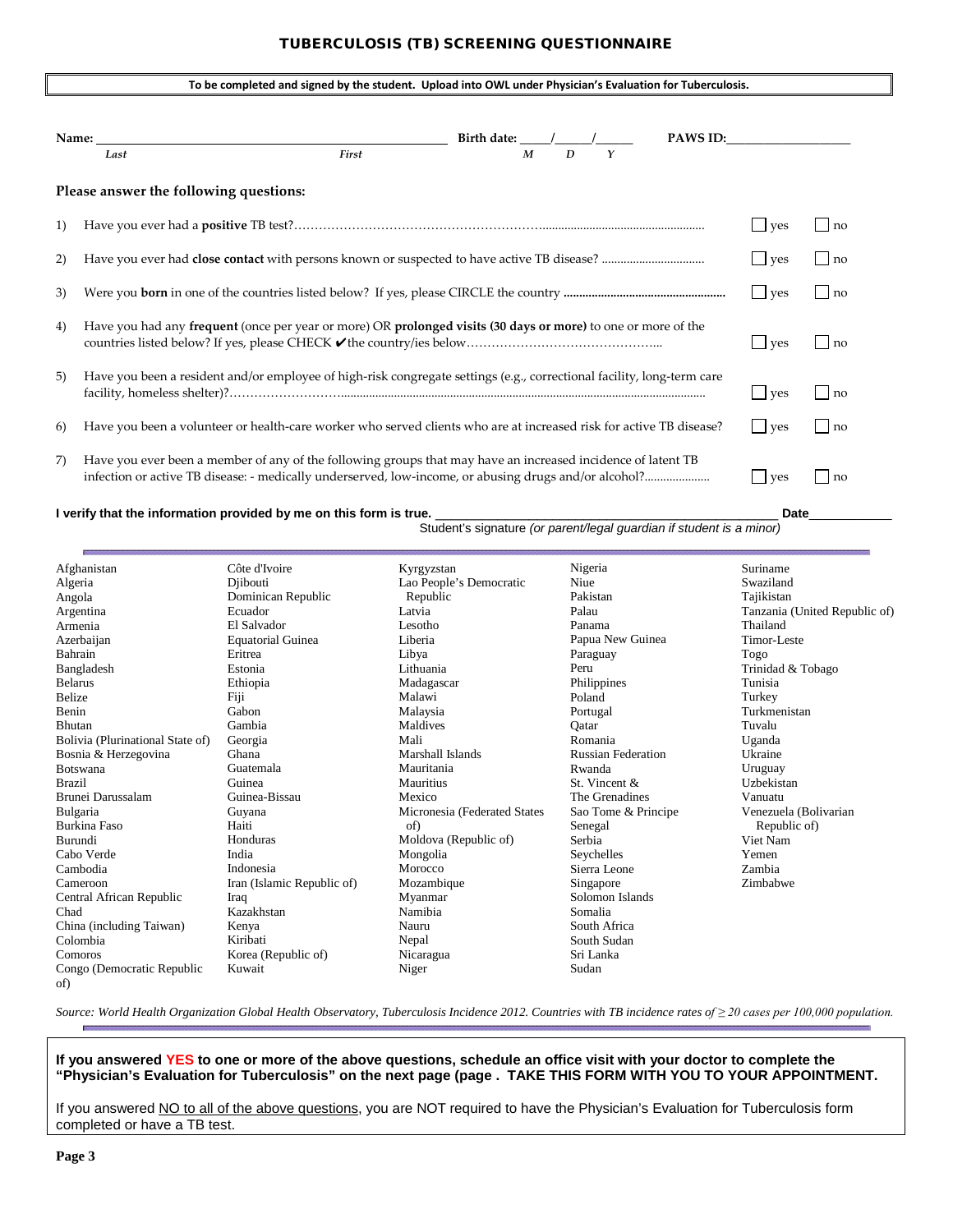

**Only required if the student has answered YES to one or more questions on PAGE 3, Tuberculosis Screening Questionnaire. To be completed and signed by a MD/DO, PA, or NP and uploaded into OWL . Requires an office visit to your doctor.**

## PHYSICIAN'S EVALUATION FOR TUBERCULOSIS

|    | Student's Name: __                                                                                                                                                                    | First                                                                                                                                                                    | $\frac{1}{M}$ Birth date: $\frac{1}{M}$ $\frac{1}{D}$                                                                                                   |
|----|---------------------------------------------------------------------------------------------------------------------------------------------------------------------------------------|--------------------------------------------------------------------------------------------------------------------------------------------------------------------------|---------------------------------------------------------------------------------------------------------------------------------------------------------|
|    | Last                                                                                                                                                                                  |                                                                                                                                                                          |                                                                                                                                                         |
| 1. | Has the student had a TB TEST in the past?                                                                                                                                            | $\Box$ Yes<br>No Unknown                                                                                                                                                 |                                                                                                                                                         |
| 2. | Has the student had a POSITIVE TB test in the past?                                                                                                                                   | $\Box$ Yes $\Box$ No                                                                                                                                                     |                                                                                                                                                         |
|    |                                                                                                                                                                                       | If YES, what test was positive: Interferon-Gamma Release Assay (IGRA) TB skin test - Result in mm:                                                                       |                                                                                                                                                         |
|    | Date of Positive Test: $\frac{1}{M}$ / $\frac{1}{D}$ / $\frac{1}{\gamma}$                                                                                                             |                                                                                                                                                                          |                                                                                                                                                         |
|    |                                                                                                                                                                                       | Chest X-Ray Date: $\frac{1}{M}$ $\frac{1}{D}$ $\frac{1}{Y}$ (Copy of Radiologist's report in ENGLISH must be attached) Result: Normal                                    | Abnormal                                                                                                                                                |
|    | Diagnosis: ACTIVE Tuberculosis $\Box$ Yes $\Box$ No                                                                                                                                   | LATENT Tuberculosis $\Box$ Yes $\Box$ No                                                                                                                                 |                                                                                                                                                         |
|    |                                                                                                                                                                                       |                                                                                                                                                                          |                                                                                                                                                         |
| 3. | <b>TB SYMPTOM CHECK</b>                                                                                                                                                               |                                                                                                                                                                          |                                                                                                                                                         |
|    | Does the student have signs or symptoms of active pulmonary tuberculosis disease?                                                                                                     |                                                                                                                                                                          |                                                                                                                                                         |
|    | $\bf{No}$ Proceed to #4                                                                                                                                                               |                                                                                                                                                                          |                                                                                                                                                         |
|    | sputum evaluation as indicated.                                                                                                                                                       |                                                                                                                                                                          | Yes □ Check symptoms present & proceed with additional evaluation to exclude active tuberculosis disease including tuberculin testing, chest x-ray, and |
|    | □<br>$\Box$<br>Coughing up blood (hemoptysis)<br>$\Box$<br>Chest pain<br>Loss of appetite<br>$\Box$<br>$\Box$<br>Unexplained weight loss<br>$\Box$<br>Night sweats<br>$\Box$<br>Fever | Cough (especially if lasting 3 weeks or longer) with or without sputum production                                                                                        |                                                                                                                                                         |
|    |                                                                                                                                                                                       | 4. <b>TB TEST</b> - If no history of a Positive TB test, perform one of the following tests within 6 months before start of classes:                                     |                                                                                                                                                         |
|    |                                                                                                                                                                                       | • TB Skin Test: $\frac{1}{M}$ $\frac{1}{D}$ $\frac{1}{Y}$ TB Skin Test read: $\frac{1}{M}$ $\frac{1}{D}$ $\frac{1}{Y}$ Result in mm: $\frac{1}{M}$ Neg $\Box$ Pos $\Box$ |                                                                                                                                                         |
|    |                                                                                                                                                                                       | - Interferon Gamma Release Assay (IGRA): $\frac{1}{M}$ $\frac{1}{D}$ $\frac{1}{Y}$ Neg $\Box$ Pos $\Box$ Copy of laboratory report must be attached.                     |                                                                                                                                                         |
| 5. |                                                                                                                                                                                       | CHEST X-RAY if TB test noted above is POSITIVE. Copy of Radiologist's report in ENGLISH must be attached.                                                                |                                                                                                                                                         |
|    | Date: / / / Interpretation: Normal<br>$M$ $D$ $Y$                                                                                                                                     | Abnormal $\Box$                                                                                                                                                          |                                                                                                                                                         |
|    |                                                                                                                                                                                       | Diagnosis: ACTIVE Tuberculosis $\Box$ Yes $\Box$ No LATENT Tuberculosis $\Box$ Yes $\Box$ No Other:                                                                      |                                                                                                                                                         |
|    |                                                                                                                                                                                       |                                                                                                                                                                          |                                                                                                                                                         |
|    | NOT VALID unless signed, dated, and stamped by a MD/DO, PA or NP                                                                                                                      |                                                                                                                                                                          |                                                                                                                                                         |
|    |                                                                                                                                                                                       |                                                                                                                                                                          | Office Stamp (REQUIRED)                                                                                                                                 |
|    | Signature: 2008 Communication of the Signature:                                                                                                                                       |                                                                                                                                                                          |                                                                                                                                                         |
|    |                                                                                                                                                                                       |                                                                                                                                                                          |                                                                                                                                                         |